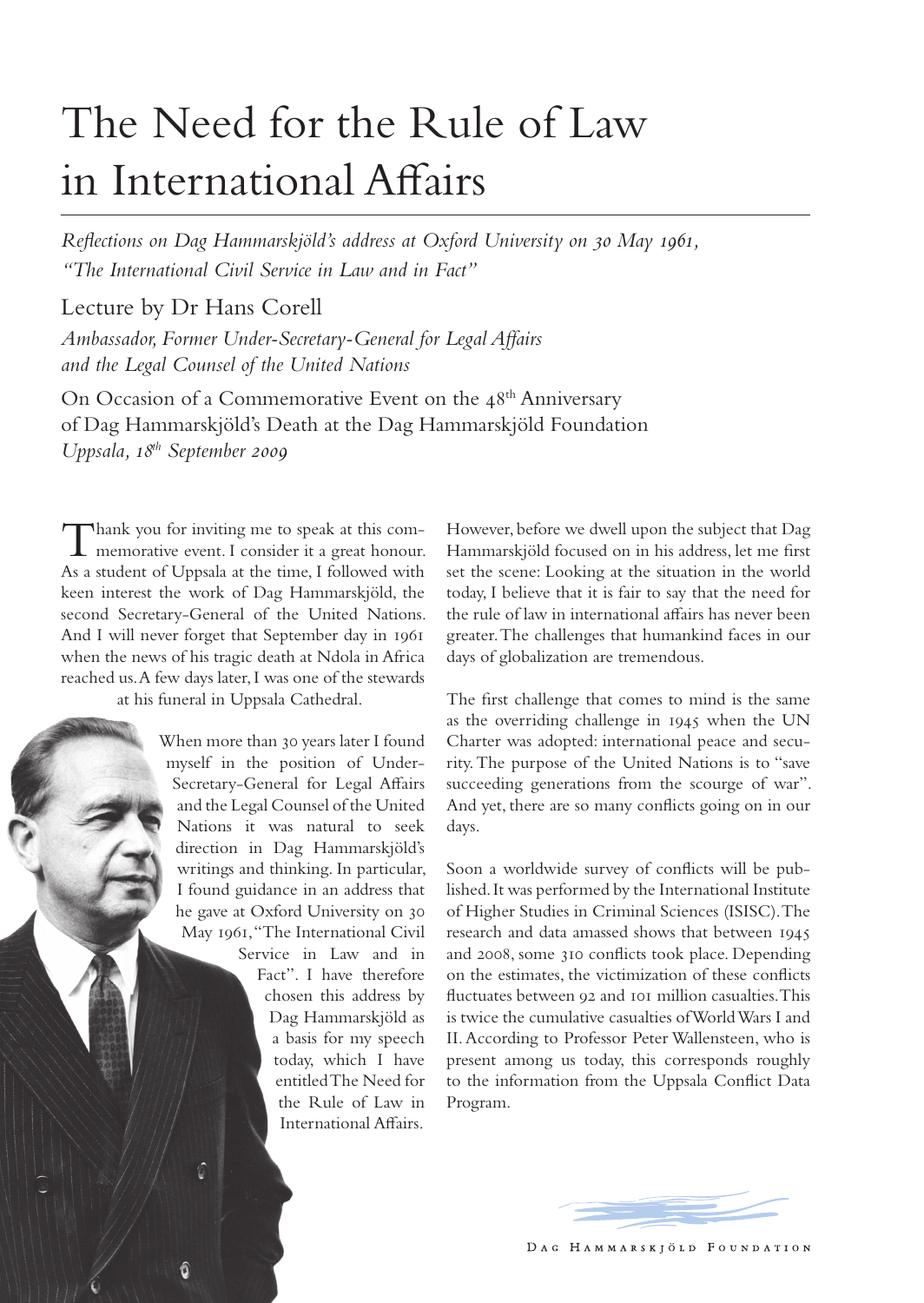Another challenge is poverty. Millions of people are suffering, living on less than a dollar a day. Many do not have access to clean drinking water. The Millennium Development Goals, set for 2015, seem too distant when only six years remain of the time set for their fulfilment.

Yet another challenge is the world population, which now stands at 6.7 billion people with a predicted increase of 40 per cent by 2050; the forecast is that we will be 9.2 billion by then. Diseases like malaria and HIV/AIDS are other challenges that mankind faces. And then, of course, there is the environment: the changing climate, problems with access to clean water, desertification, melting glaciers and rising sea levels. In addition we have to fight crimes that threaten all societies around the world: terrorism, trans-boundary crimes and corruption.

The combination of all this constitutes a tremendous threat to humankind and to international peace and security.

There is a realisation that the only way ahead is a multilateral international rules-based society. The need for the rule of law was emphatically underlined in the World Summit Outcome, adopted by the UN General Assembly in September 2005. This need has also been recognised by the Security Council. There are constant references to the rule of law in documents emanating from the World Bank and the International Monetary Fund. It is also referred to in statements from G-20 meetings at different levels.

In civil society more and more attention is given to the need for assistance to States in order to establish societies under the rule of law. This has been on the agenda of the human rights organisations for many years. It is now also a prominent feature in the work of organisations like the International Bar Association and the American Bar Association. A World Justice Project has been launched to assist States, and a world Rule of Law Index is under preparation.

Of particular interest in this context is the position taken by the InterAction Council of Former Heads of State and Government. During their annual meeting last year, the Council addressed the topic "Restoring International Law: Legal, Political and

Human Dimensions". On 27 June 2008, the Council issued a Communiqué that among other things contains the following four recommendations:

- Acknowledging that the challenges mankind faces must be addressed through multilateral solutions within a rule-based international system;
- Insisting that states observe scrupulously their obligations under international law, in particular the Charter of the United Nations and encouraging the leading powers to set an example by working within the law and abiding by it, realising that this is also in their interest;
- Underlining the importance of the Security Council exercising its mandate effectively and decisively in accordance with the responsibility granted to it by the UN Charter;
- Acknowledging that there are situations which require the Security Council to act with authority and consequence in accordance with the principle of the responsibility to protect;

The obvious conclusion is that we need effective international organisations and in particular an effective United Nations.

The United Nations is often criticised and it is repeatedly said that it is in need of reform. This topic was the focus of an address that I delivered in November 2006 under the title "Who Needs Reforming the Most – the UN or its Members?" I reiterate what I said then, namely that the United Nations must be subject to constant reform as any other organisation. It can always be argued that the United Nations could do better. But it is important to keep in mind that the Organisation consists of six main bodies. Four of those are composed of Member States that consequently are accountable for their performance. The two others are the International Court of Justice and the Secretariat with the Secretary-General at its head as the Organisation's chief administrative officer.

The point that I made in my address in 2006 was that the United Nations could certainly do better, but that much of the criticism of the Organisation should be directed at its Members. Furthermore, in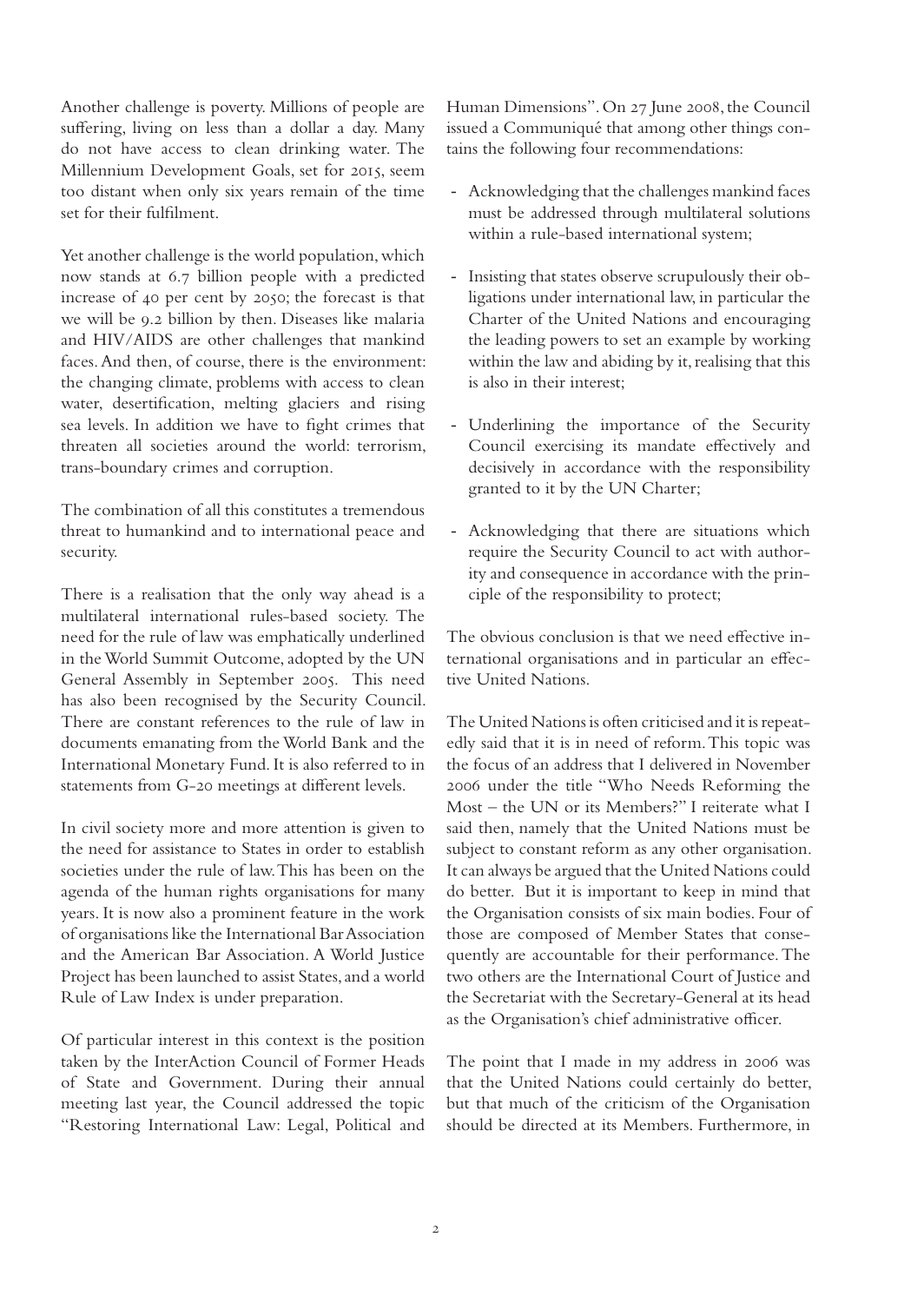criticising the UN one must be clear about where the criticism should be directed. Should one criticize the Secretariat, the General Assembly, the Security Council, or another UN body?

Since I focused on the Member States in 2006, allow me now to concentrate on the United Nations Secretariat and the international civil service based on the views expressed by Dag Hammarskjöld in his 1961 address. His address opens with the following lines:

In a recent article Mr. Walter Lippmann tells about an interview in Moscow with Mr. Khrushchev. According to the article, Chairman Khrushchev stated that "while there are neutral countries, there are no neutral men", and the author draws the conclusion that it is now the view of the Soviet Government "that there can be no such thing as an impartial civil servant in this deeply divided world, and that the kind of political celibacy which the British theory of the civil servant calls for, is in international affairs a fiction".

For the sake of clarity, I am now going to quote Articles 97 and 98 of the UN Charter:

## Article 97

The Secretariat shall comprise a Secretary-General and such staff as the Organization may require. The Secretary-General shall be appointed by the General Assembly upon the recommendation of the Security Council. He shall be the chief administrative officer of the Organization.

## Article 98

The Secretary-General shall act in that capacity in all meetings of the General Assembly, of the Security Council, of the Economic and Social Council, and of the Trusteeship Council, and shall perform such other functions as are entrusted to him by these organs. The Secretary-General shall make an annual report to the General Assembly on the work of the Organization.

In his address Dag Hammarskjöld concentrates on Article 98 and concludes that this Article has substantial significance in the Charter, for it entitles the General Assembly and the Security Council to entrust the Secretary-General with tasks involving the execution of political decisions, even when this would bring him – and with him the Secretariat and its members – into the arena of possible political conflict.

He then focuses on Article 99, which entitles the Secretary-General to bring to the attention of the Security Council any matter which in his opinion may threaten the maintenance of international peace and security, and states:

It is Article 99 more than any other which was considered by the drafters of the Charter to have transformed the Secretary-General of the United Nations from a purely administrative official to one with an explicit political responsibility.

After further analysis Dag Hammarskjöld makes the following summary:

To sum up, the Charter laid down these essential legal principles for an international civil service:

It was to be an international body, recruited primarily for efficiency, competence and integrity, but on as wide a geographical basis as possible;

It was to be headed by a Secretary-General who carried constitutionally the responsibility to the other principal organs for the Secretariat's work;

And finally, Article 98 entitled the General Assembly and the Security Council to entrust the Secretary-General with tasks going beyond the verba formalia of Article 97 – with its emphasis on the administrative function – thus opening the door to a measure of political responsibility which is distinct from the authority explicitly accorded to the Secretary-General under Article 99 but in keeping with the spirit of that Article.

Dag Hammarskjöld then says that it could perhaps be surmised that virtually no one at San Francisco, where the UN Charter was negotiated in 1945, envisaged the extent to which the Members of the Organisation would assign to the Secretary-General functions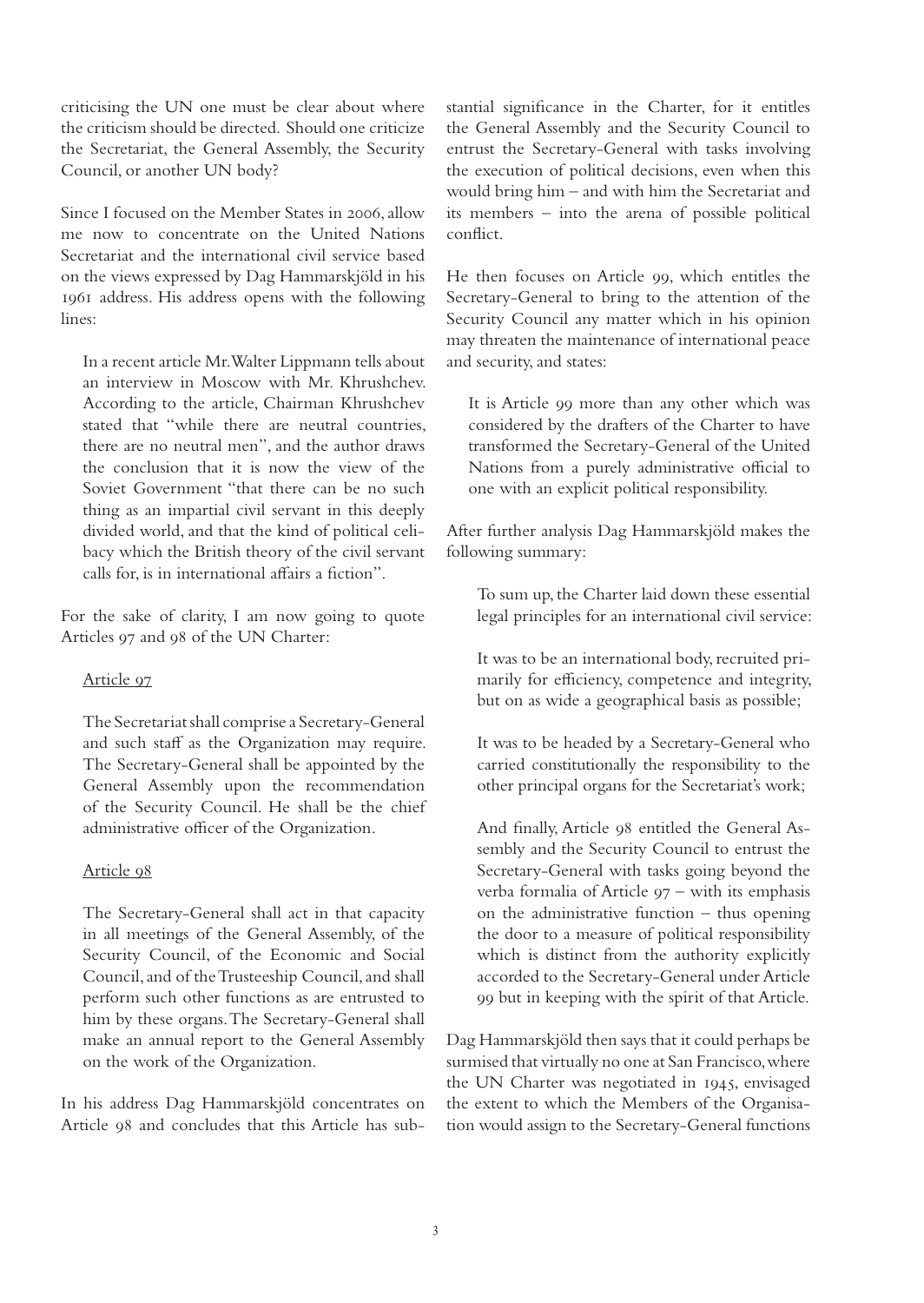which necessarily required him to take positions in highly controversial political matters. He then gives examples of such mandates in what was then recent years in order to demonstrate how wide had been the scope of authority delegated to the Secretary-General by the Security Council and the General Assembly in matters of peace and security.

He concludes that these examples demonstrate the extent to which the Member States have entrusted the Secretary-General with tasks that have required him to take action which unavoidably may have to run counter to the views of at least some Member States. He then formulates the problem:

The agreement reached in the general terms of a resolution, as we have seen, no longer need to obtain when more specific issues are presented. Even when the original resolution is fairly precise, subsequent developments, previously unforeseen, may render highly controversial the action called for under the resolution.

Dag Hammarskjöld refers to the unanimous resolution authorising assistance to the Central Government of the Congo which in his view offered little guidance to the Secretary-General when that Government split into competing centres of authority, each claiming to be the Central Government and each supported by different groups of Member States within and outside the Security Council.

Dag Hammarskjöld notes that serious problems arise precisely because it is so often not possible for the organs themselves to resolve the controversial issue faced by the Secretary-General. When brought down to specific cases involving a clash of interests and positions, the required majority in the Security Council or General Assembly may not be available for any particular solution. He then continues:

It might be said that in this situation the Secretary-General should refuse to implement the resolution, since implementation would offend one or another group of Member States and open him to the charge that he has abandoned the political neutrality and impartiality essential to his office. The only way to avoid such criticism, it is said, is for the Secretary-General to refrain from execution of the original resolution until the organs have decided the issue by the required majority (and, in the case of the Security Council, with the unanimous concurrence of the permanent members) or, maybe, has found another way to pass responsibility over on Governments.

But Dag Hammarskjöld takes a different position stating that the answers seemed clear enough in law. He concludes that the responsibilities of the Secretary-General under the Charter cannot be laid aside merely because the execution of decisions by him is likely to be politically controversial. The Secretary-General remains under the obligation to check out the policies as adopted by the organs. The essential requirement according to Dag Hammarskjöld is that the Secretary-General does this on the basis of this exclusively international responsibility and not in the interest of any particular State or group of States.

He then draws attention to the ambiguity of the word "neutrality" in such a context:

It is obvious from what I have said that the international civil servant cannot be accused of lack of neutrality simply for taking a stand on a controversial issue when this is his duty and cannot be avoided. But there remains a serious intellectual and moral problem as we move within an area inside which personal judgement must come into play. Finally, we have to deal with the question of integrity or with, if you please, a question of conscience.

Against this background, Dag Hammarskjöld maintains that the international civil servant must keep himself under the strictest observation. He is not requested to be a neuter in the sense that he has to have no sympathies or antipathies, that there are to be no interests which are close to him in his personal capacity or that he is to have no ideas or ideals that matter for him. However, says Dag Hammarskjöld, he is requested to be fully aware of those human reactions and meticulously check himself so that they are not permitted to influence its actions. This is nothing unique, he says and ends with the rhetorical question: Is not every judge professionally under the same obligation?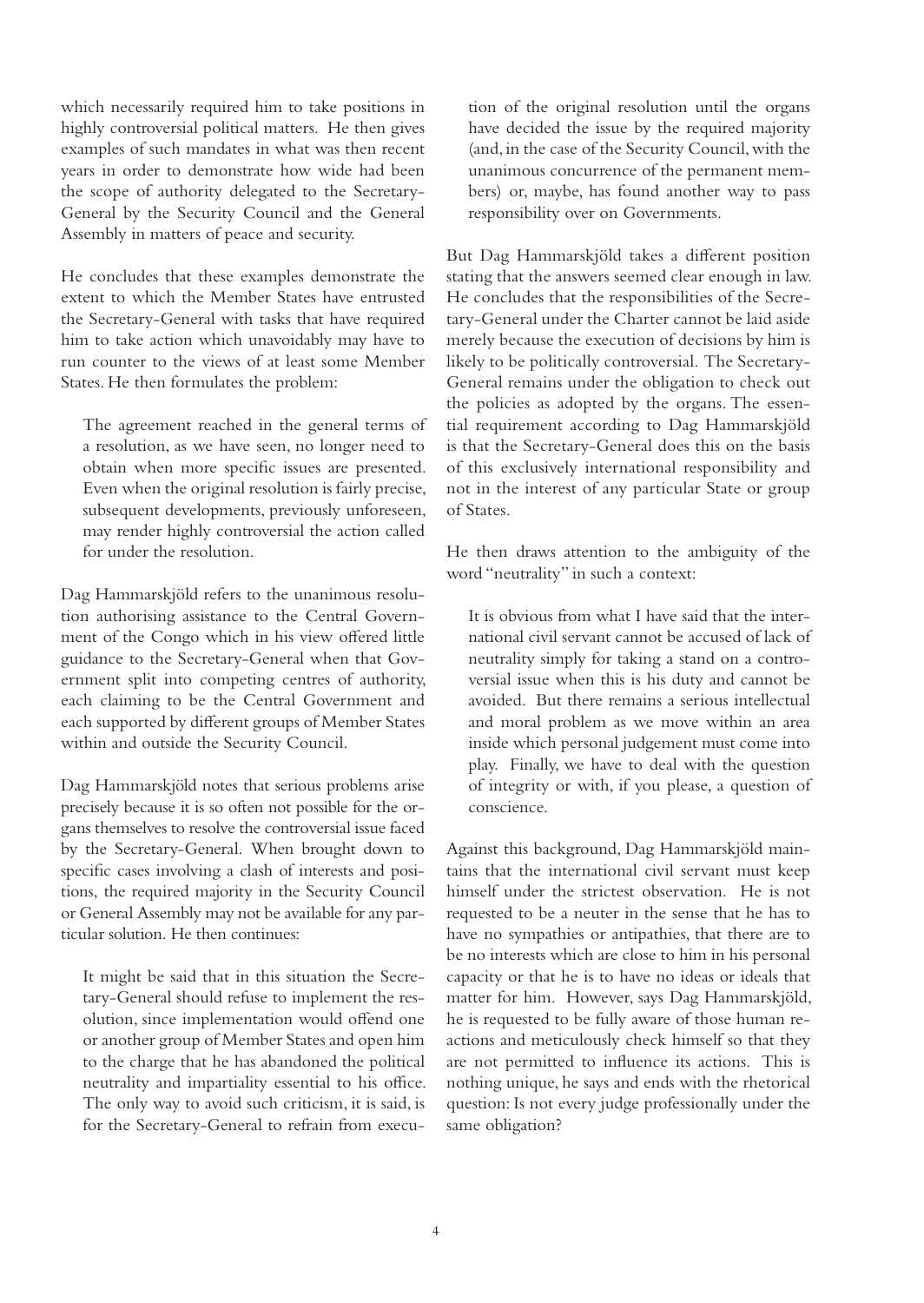The very essence of Dag Hammarskjöld's thinking in this matter appears in the penultimate paragraph of his address:

If the international civil servant knows himself to be free from such personal influences in his actions and guided solely by the common aims and rules laid down for, and by the Organisation he serves and by recognised legal principles, then he has done his duty, and then he can face the criticism which, even so, will be unavoidable. As I said, at the final last, this is a question of integrity, and if integrity in the sense of respect for law and respect truth were to drive him into positions of conflict with this or that interest, then that conflict is a sign of his neutrality and not of his failure to observe neutrality – then it is in line, not in conflict with, his duties as an international civil servant.

This is a powerful message both to the Member States and to the international civil service. It should serve as a reminder both to those who are already employed and to those who are involved with recruitment. What States and the Secretary-General should be looking for are individuals who can be deemed to observe the standards required and who do not give in to pressure. International civil servants who do not demonstrate the kind of integrity that Dag Hammarskjöld refers to will sooner or later put the functioning of the Organisation at risk.

What the Organisation needs are persons who can make assessments and decisions in accordance with the clear guidelines that follow from Dag Hammarskjöld's address. This also means that it is inevitable that the Secretary-General of the United Nations from time to time is likely to have an argument with one or more Member States, notably the major powers. This is certainly not something that he or she should be looking for, but it is the unavoidable result of the Secretary-General performing the duty that follows with the position.

If this situation should occur, the Member States should not simply jump into conclusions that produce confrontation but rather step back for a moment and reflect. Is this situation not rather a sign of health – that the Secretary-General is doing his or her job? On second thought, maybe the firm stand

of the Secretary-General is in both the short and long term interest of the Member States, including those that may have been displeased in the particular situation.

My own conclusion, based on serving two Secretaries-General from 1994 to 2004, Boutros Boutros-Ghali for three years and Kofi Annan for seven years, is that the Secretary-General needs critical advisers around him. In particular, it is important that difficult questions are discussed in depth and that different views are heard in the debate before the Secretary-General makes his or her decision. The discussions in the Senior Management Group established by Kofi Annan come to mind. From my own experience I also know that my most trusted advisers were those who assisted me by questioning my ideas thus forcing me to take another look at the issue before making a decision.

In conclusion, Dag Hammarskjöld's address carries an important message to the present and coming generations of United Nations Secretaries-General and to the international civil service. It is therefore important that this message does not fall into oblivion. What could be more pertinent than to recall it at a commemorative event on an anniversary of Dag Hammarskjöld's death? The message is just as relevant today as it was when it was delivered nearly 50 years ago.

Thank you for your attention!